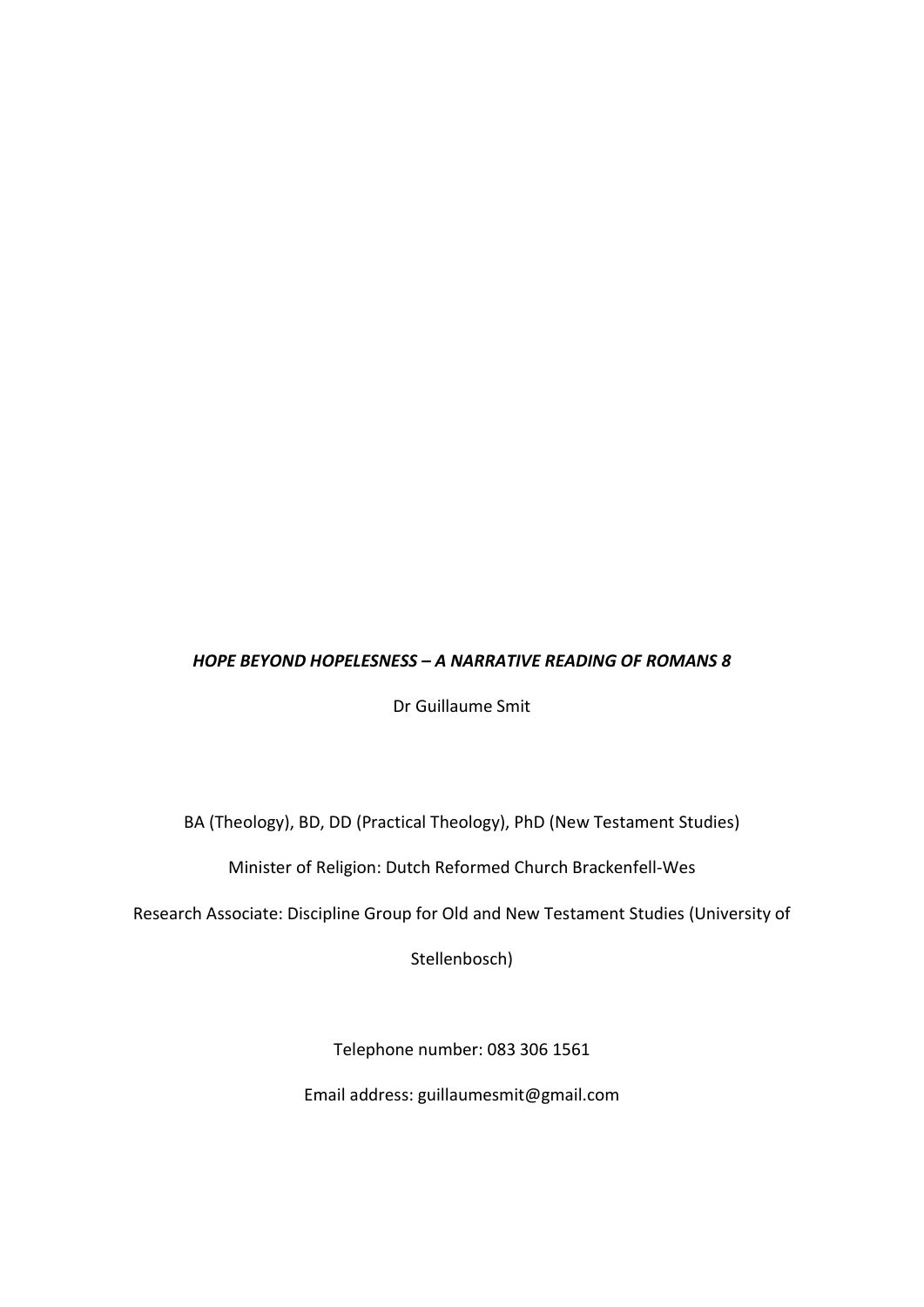### ABSTRACT

This article utilises a narrative approach to reflect on the formulation of spirituality in times of hopelessness. It draws from Scripture, specifically Romans 8, to appreciate God's presence in the lives of his children during times of destitute. It also rediscovers how times of brokenness and increased fragility contributes to a lived spirituality of God's presence in congregations. Finally, it explores the development of some practices of hope that bring together God's children as witnesses of his presence in this world. The article aims to contribute to the development of a theology of hope as missional practice in sorrow.

## INTRODUCTION

 A personal reflection of sorrow brought on by the COVID pandemic and how this provided the backdrop for a re-alignment of spirituality

## A NEW APPRECIATION FOR ROMANS 8 DURING THE COVID PANDEMIC

A narrative-critical reading of Romans 8

## EXPERIENCING THE PRESENCE OF GOD IN THE MIDST OF HOPELESSNESS

- Formulating a spirituality of hope for congregations drawing on systematic theology and missional ecclesiology
- Developing practices of hope practical theology as lived religion

# CONCLUSION: NOTHING CAN SEPARATE ME FROM THE LOVE OF CHRIST

Back to a personal reflection on sorrow: God is always in our midst

## BIBLIOGRAPHY